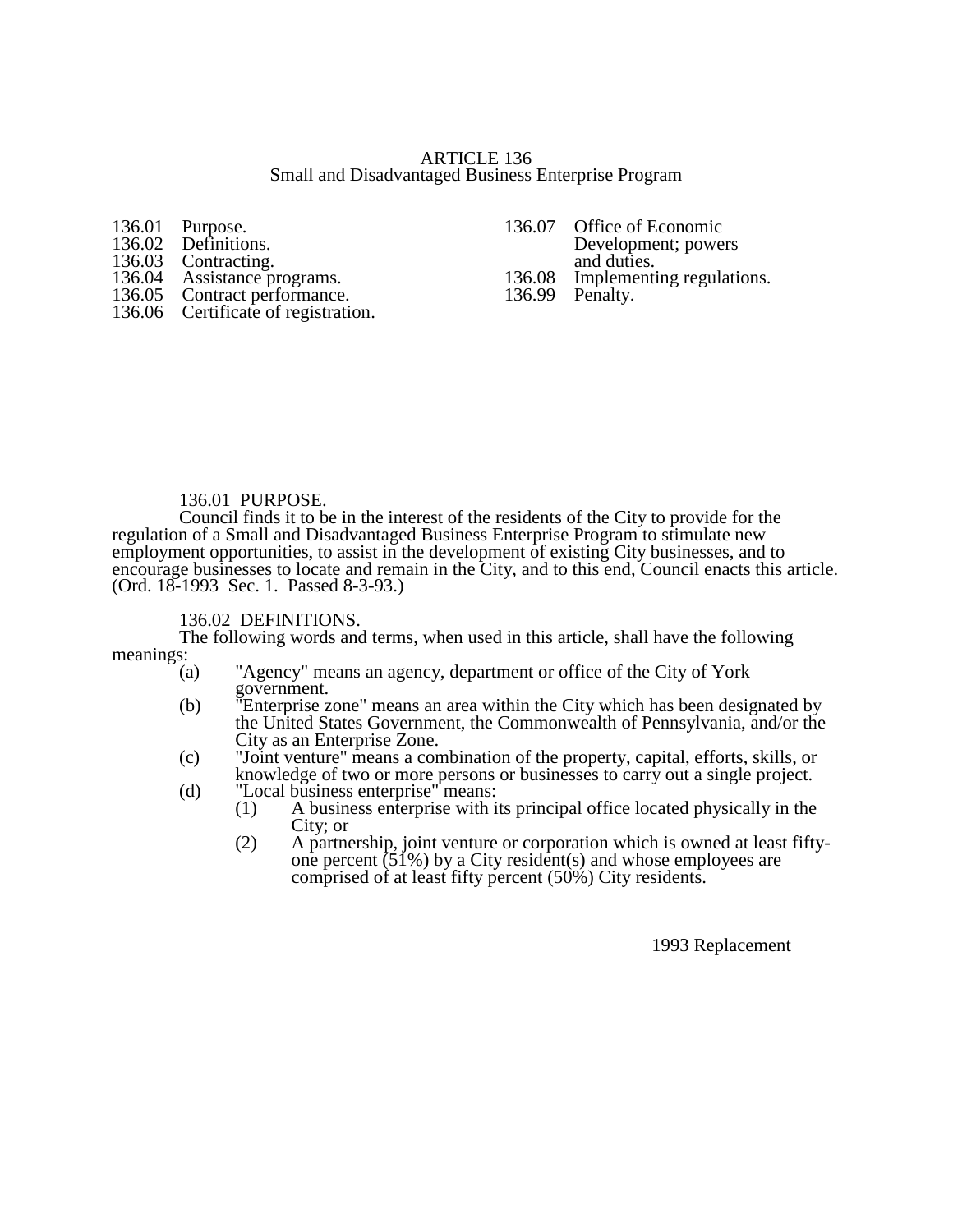- A business which meets four of the following criteria:
	- A. The principal office of the business is located in the York Standard Metropolitan Area.
	- B. More than thirty percent (30%) of the assets of the business are located in the City.
	- C. More than fifty percent (50%) of the employees of the business are residents of the City.
	- D. The owners of more than fifty percent (50%) of the business are residents of the City.
	- E. More than thirty percent (30%) of the total sales or other revenues are derived from the transactions of the business in the City; and
- (2) In addition, has had averaged annualized gross receipts or average number of employees (for at least one full fiscal year preceeding certification) not exceeding the following limits:

|                                    | Average<br>Annualized<br>Gross | Average<br>Number of<br>Employees <sup>*</sup> |
|------------------------------------|--------------------------------|------------------------------------------------|
| Construction:                      | <u>Receipts</u>                |                                                |
| Heavy (street and highways,        |                                |                                                |
|                                    | \$500,000                      | 20                                             |
| bridges, etc)                      |                                |                                                |
| Building (general                  |                                |                                                |
| construction, etc.)                | 350,000                        | 15                                             |
| <b>Specialty Trades</b>            | 225.00 10                      |                                                |
| Goods and Equipment                | 125,000                        | 5                                              |
| <b>General Services</b>            | 350,000                        | 10                                             |
| <b>Professional Services:</b>      |                                |                                                |
| Personal (hotels, beauty,          |                                |                                                |
| laundry, etc.)                     | 100,000                        | $\frac{5}{5}$                                  |
| <b>Business services</b>           | 200,000                        |                                                |
| Health and Legal                   |                                |                                                |
| <b>Services</b>                    | 200,000                        | 5                                              |
| <b>Health Facilities</b>           |                                |                                                |
| Management                         | 350,000                        | 10                                             |
| <b>Manufacturing Services</b>      | 200,000                        | 10                                             |
| Transportation and Hauling         |                                |                                                |
| Services                           | 225,000                        | 15                                             |
| <b>Financial Institutions</b>      | 6,500,000                      | 20                                             |
| in assets                          |                                |                                                |
|                                    |                                |                                                |
| Full-time or full-time equivalent. |                                |                                                |

(Ord. 18-1993 Sec. 1. Passed 8-3-93.)

#### 136.03 CONTRACTING.

Each agency of the City, including those agencies that contract a portion of their procurement through the Department of Business Administration, unless otherwise determined by the Office of Economic Development, shall: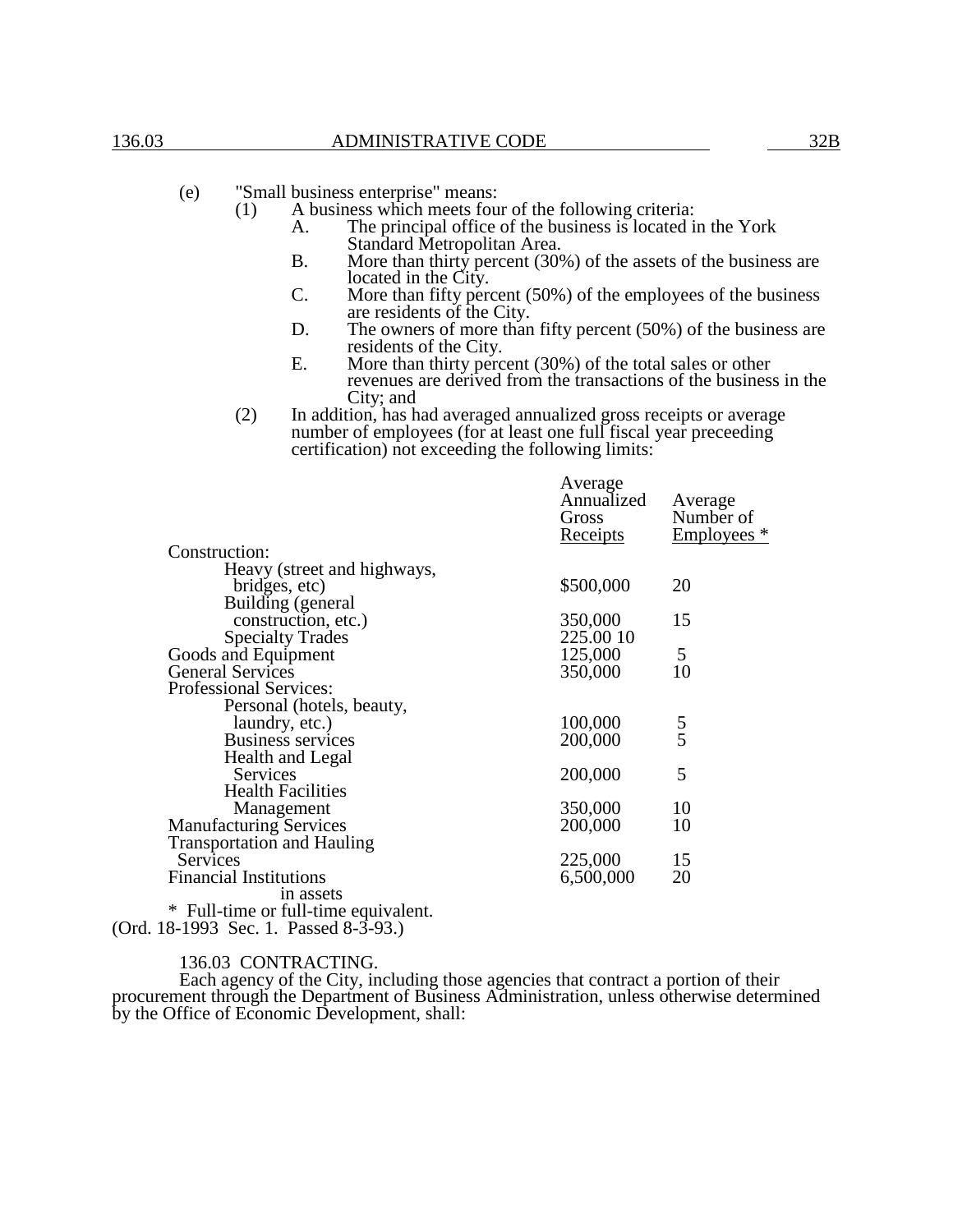# 32C Small and Disadvantaged Business Enterprise Program 136.04

- (a) Allocate its construction contracts in order to reach a goal of fifty percent (50%) (or such other goal as may be determined) of the dollar volume of all construction contracts to be let to small business enterprises;
- (b) Allocate its procurement of goods and services other than construction in order to reach the goal of fifty percent (50%) (or such goal as may be determined) of the dollar volume to small business enterprises;
- (c) Allocate five percent (5%) of its contract to prime contractors that agree to subcontract a portion of the contract work with local business enterprises; and
- (d) Provide quarterly reports to Council within thirty days after the end of a quarter specifying with respect to the contracts and subcontracts subject to the provisions of this section:<br>(1) The means by which
	- The means by which it intends to implement the programs provided in Section 136.04 during the next twelve months;
	- (2) The dollar percentage of all contracts and subcontracts during the quarter which were let to local business enterprises and small business enterprises;
	- (3) The dollar volume of contracts and subcontracts let during the quarter to local business enterprises and small business enterprises; and
	- (4) A description of its past and current activities under Section 136.04.
- (e) Upon receipt of the semi-annual report from the Office of Economic Development, Council shall review the goals set forth under this section and consider appropriate amendments to this article. (Ord. 18-1993 Sec. 1. Passed 8-3-93.)

# 136.04 ASSISTANCE PROGRAMS.

(a) To achieve the goals set forth in Section 136.03, programs designed to assist contractors, who are certified as local business enterprises or small business enterprises, shall be established by regulations issued by the Mayor pursuant to Section 136.07.

Such programs shall be implemented by each agency within sixty days of the effective date of this article.

(b) The Mayor shall include among these programs a bid preference mechanism for local business enterprises and small business enterprises. In evaluating bids and proposals, agencies shall award preferences, in the form of points (in the case of proposals) or a percentage reduction in price (in the case of bids) as follows:<br>(1) Eight points of a possible

- Eight points of a possible 100, eight percent (8%), for local business enterprises.
- (2) Two points of a possible 100, two percent (2%), for businesses located in enterprise zones.
- (3) Four points of a possible 100, four percent (4%), for a small business enterprise as defined herein.
- (4) However, in no event shall any bidder receive greater than twelve points of a possible 100, twelve percent (12%), preference. (Ord. 18-1993 Sec. 1. Passed 8-3-93.)

1993 Replacement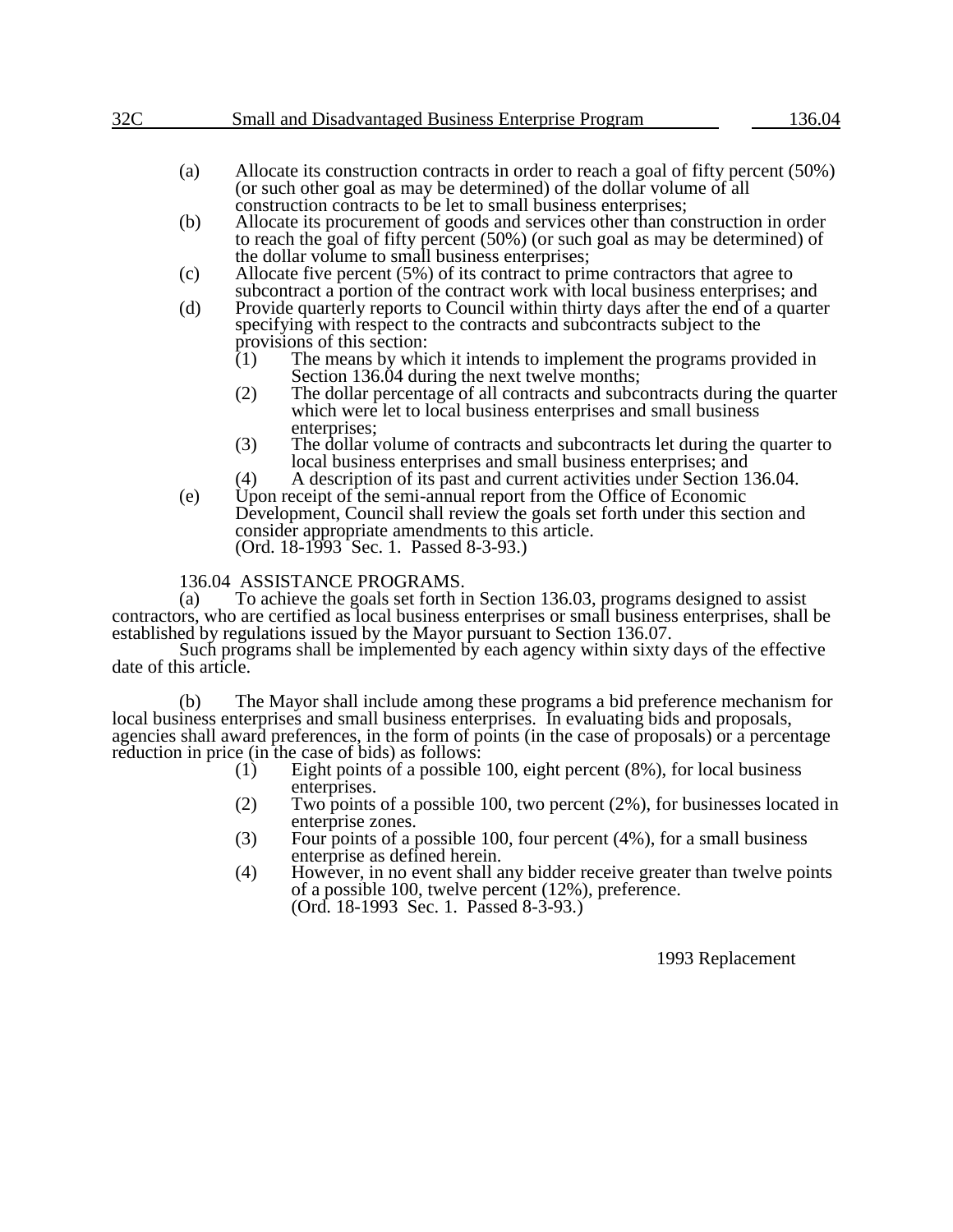# 136.05 CONTRACT PERFORMANCE.

(a) A prime contractor certified shall perform at least fifty percent (50%) of the contracting effort, excluding the cost of materials, goods and supplies, with its own organization and resources, and if it subcontracts, fifty percent (50%) of the subcontracted effort excluding the cost of materials, goods and supplies shall be with certified local or small business enterprises. The contract shall include a certified statement to this effect. Any request for waiver from this subsection shall be submitted in writing at time of bid submission.

(b) For construction contracts of up to one million dollars (\$1,000,000), a prime contractor shall perform at least fifty percent (50%) of the on-site work with its own work force, excluding the cost of materials, goods, supplies and equipment and if it subcontracts fifty percent (50%) of its subcontracts, excluding the cost of materials, goods, supplies and equipment, shall be with local and/or small business enterprises. The bid document shall contain a certification form to be signed by all bidders to this effect. Any request for waiver from this subsection shall be submitted in writing at time of bid submission.

(Ord. 18-1993 Sec. 1. Passed 8-3-93.)

### 136.06 CERTIFICATE OF REGISTRATION.

(a) Notwithstanding any other provisions of the law, no enterprise shall be permitted to participate in the program established under Section 136.04, unless it has been issued a certificate of registration under the provisions of this article or is self-certified pursuant to regulations issued pursuant to this eligibility criteria or pursuant to regulations issued pursuant to this article. Eligibility criteria for certification shall include the following:<br>(1) Written evidence that the applicant is:

- Written evidence that the applicant is:
	- A. A bona fide local business enterprise;<br>B. A bond fide small business enterprise:
	- B. A bond fide small business enterprise;<br>C. A bond fide local business enterprise le
	- A bond fide local business enterprise located in an enterprise zone.
- (2) Compliance with the regulations set forth in subsection (b) hereof.

(b) Any enterprise seeking to be registered as a local business enterprise or a small business enterprise in the City shall make and file with the Office of Economic Development a written application as may be prescribed, which shall include a certification of the correctness of the information provided. The applicant shall be required to furnish evidence of eligibility, ability, character and financial statement prepared by a public accountant or certified public accountant, as of no more than ninety days prior to the application date. If the information provided in the application changes, the applicant shall report the change to the Office of Economic Development and the City Human Relations Commission. If the information submitted complies with the criteria of this article, the Office and the Commission shall jointly issue the applicant a certificate of registration to engage in the programs established under Section 136.04.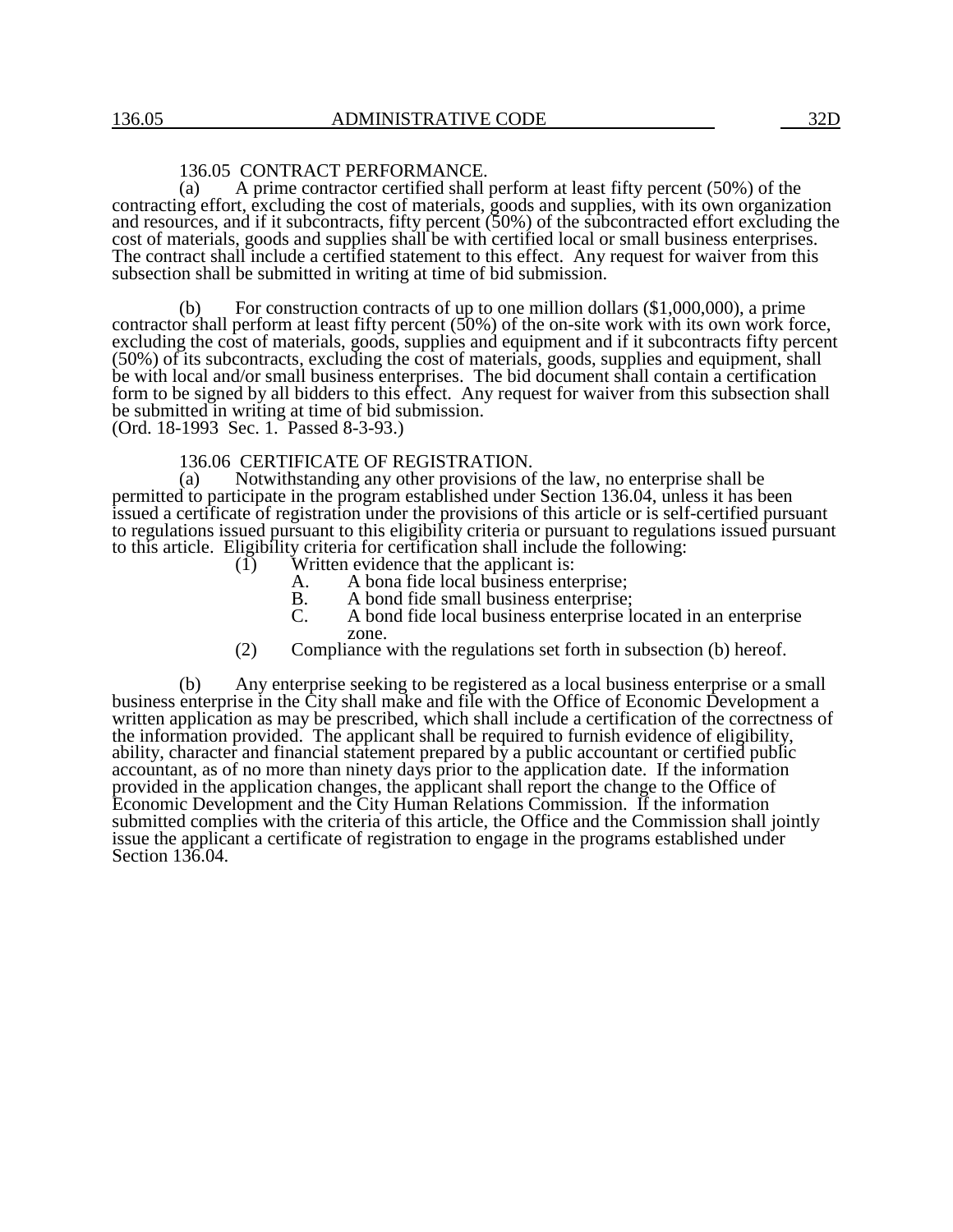(c) If the Office and the Commission are unable to agree on a certification request, such request shall be submitted within thirty days to Council for decision, and such decision shall be binding on both the Office and the Commission. Such decision shall be in the form of a resolution voted upon by Council at a regularly scheduled Council meeting.

(d) The Office and the Commission may decertify for cause as defined in Section 136.99(a). If there is a disagreement on the appropriateness of decertification, the issue shall be submitted within thirty days to Council for decision, and such decision shall be binding on both the Office and Commission. Such decision shall be in the form of a resolution voted upon by Council at a regularly scheduled Council meeting.

(e) A certificate of registration shall expire three years from the date of approval of the application. (Ord. 18-1993 Sec. 1. Passed 8-3-93.)

136.07 OFFICE OF ECONOMIC DEVELOPMENT; POWERS AND DUTIES. The Office of Economic Development shall:

- (a) Establish procedures and guidelines for the implementation of the programs established pursuant to this article.
- (b) Determine which local business enterprise or small business enterprise shall be eligible for certification under this article and establish criteria to identify those enterprises which shall be given priority consideration for government contracts.
- (c) Review the procurement plans of each agency of the City and determine, if it deems appropriate, which contracts, or parts thereof, shall be reserved for the programs established under Section 136.04. Where an agency has failed to meet the goals set forth in Section 136.03, the Office of Economic Development shall reserve portions of the agency's contracts to be performed in accordance with the programs established under Section 136.04, so that such agency's failings shall be timely remedied.
- (d) Consider agency requests for adjustment of goals in particular instances, provided, that the Office of Economic Development report to the Mayor and Council on a semi-annual basis recommendations for changes of the goals under Section 136.03, on an agency basis if appropriate, and accompanied by necessary supporting data.
- (e) Determine that portion of the dollar amount of a joint venture which may be attributed toward an agency's percentage goal.
- (f) Recommend that an agency waive bonding in excess of the standard waiver provided to require that contracts for construction, alteration or repair of any public building or public work of the City be accompanied by a performance bond protecting the City and by an additional bond for the protection of persons furnishing material and labor, and for other purposes, where such a waiver is appropriate and necessary to achieve the purposes of this article.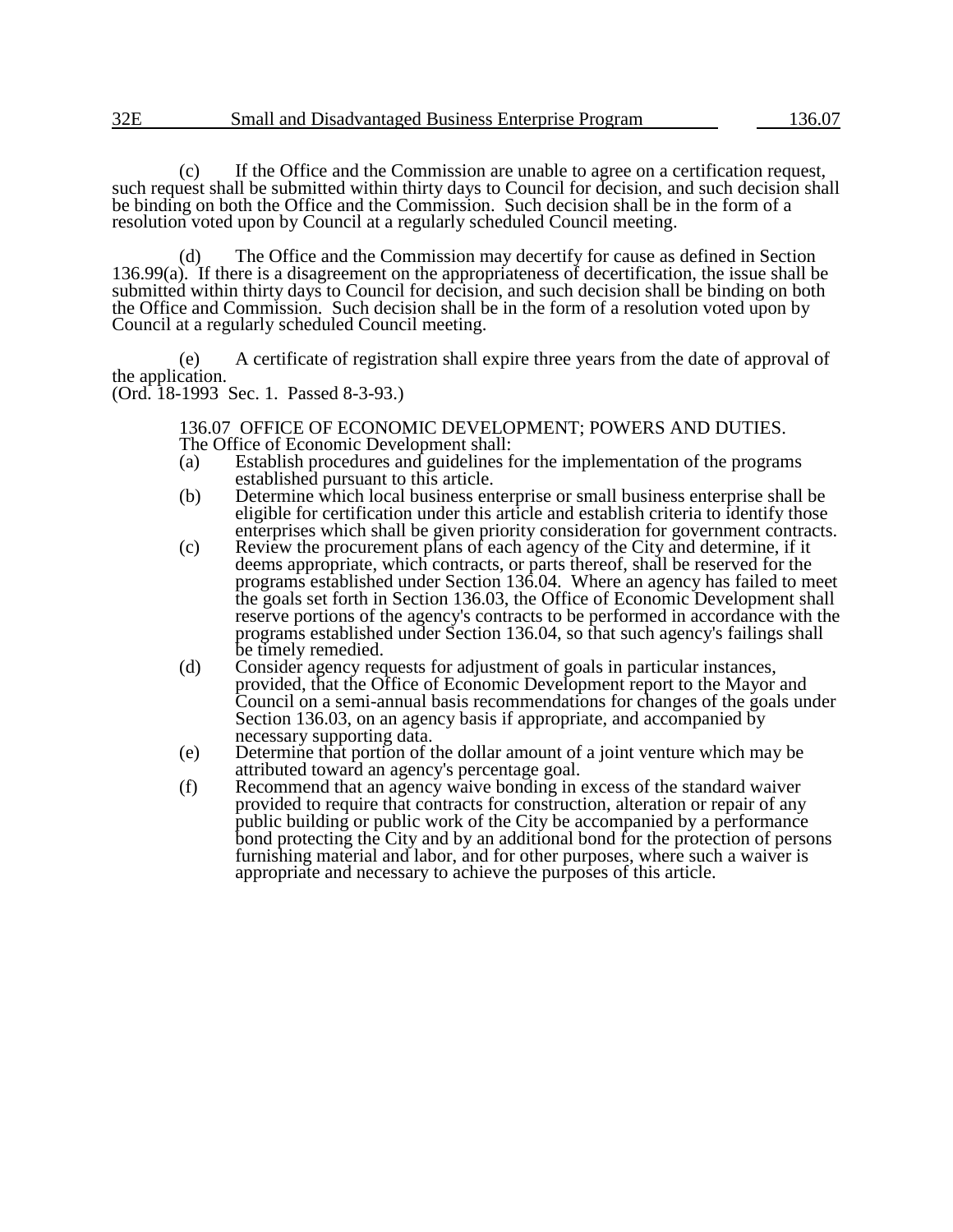- (g) Recommend that an agency make advance payments to a certified contractor or to subdivide a contract into smaller parts where the Office of Economic Development has determined that such payments or such subdivisions are necessary to achieve the purposes of the article. Subdivision may be recommended in order to fall within bond exemption provided.
- (h) Review bids in the small business enterprise administrative arrangements established under Section 136.04 and may authorize agencies to refuse to let a contract where the Office of Economic Development determines that bids for particular contracts are excessive.
- (i) Maintain contracts with the business community (financial institutions and bonding companies) and solicit cooperation for development for the City.
- (j) Review contracting problems and make further recommendations that increase small and local contractor participation with the City government. Recommendations shall include, but not be limited to, improved schedules that ensure prompt payment to contractors, special geographic radii requirements on certain contracts, innovative contract advertising procedures, the encouragement of joint ventures and advising the Mayor on methods to be utilized to ensure participation.
- (k) Review and determine the continued eligibility of contractors certified by the Office of Economic Development and the City Human Relations Commission.
- (l) Insert in bid solicitations for procurement of property or services, a provision limiting advance or progress payments to local and small business enterprises, to provide that payments may not exceed the unpaid contract price. (Ord. 18-1993 Sec. 1. Passed 8-3-93.)

### 136.08 IMPLEMENTING REGULATIONS.

The Mayor shall issue regulations to implement this article, including rules that establish a procedure to provisionally certify, self-certify or to challenge the certifications that a business enterprise is a small or local business enterprise. (Ord. 18-1993 Sec. 1. Passed 8-3-93.)

### 136.99 PENALTY.

(a) The Office of Economic Development and the City Human Relations Commission may revoke or suspend the certificate of registration of any enterprise registered who is found guilty of any of the following conditions:<br>(1) Fraud or deceit in obtaining the

- (1) Fraud or deceit in obtaining the registration;<br>(2) Furnishing of inaccurate or incomplete owner
- Furnishing of inaccurate or incomplete ownership or financial information;
- 
- (3) Failure to report changes which affect the requirement for certification;<br>(4) Gross negligence, incompetence, financial irresponsibility or misconduc Gross negligence, incompetence, financial irresponsibility or misconduct in the performance of a contract with the City; or
- (5) Willful violation of any provision of this article or regulations adopted pursuant to this article.